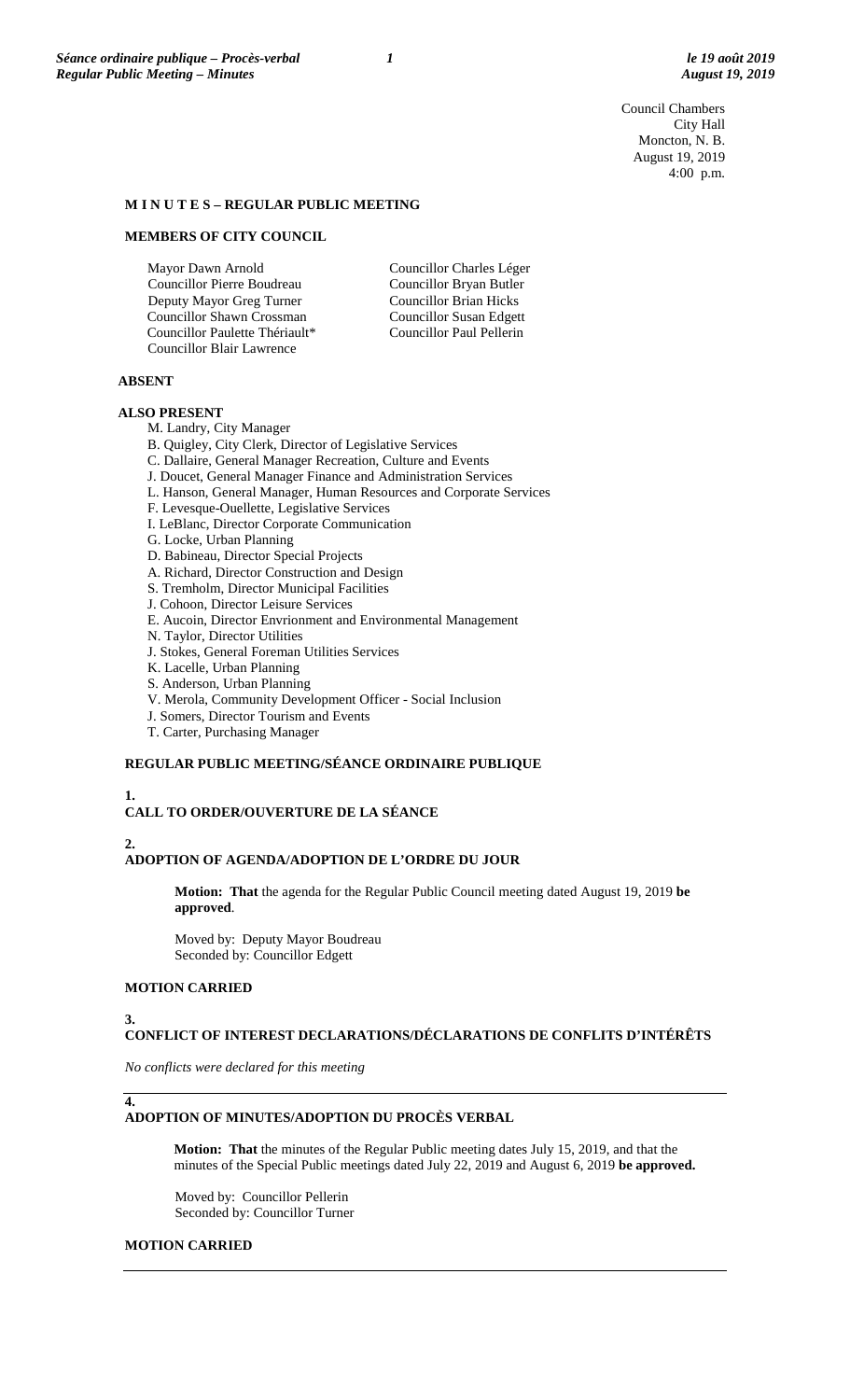# **5. CONSENT AGENDA/QUESTIONS SOUMISES À L'APPROBATION DU CONSEIL**

### 5.1 **Noise By-Law Exemption** – River of Pride

**That** permission be granted to Moncton Pride for the following noise by-law exemption to accommodate evening entertainment at the Riverfront Park, on Saturday August 31, 2019:

- **Riverfront Park** 
	- o From 11 p.m. on Saturday, August 31 until 1 a.m. on Sunday, September 1, 2019.

## 5.2 **NB Power** – Twin Oaks Construction

That the Mayor and City Clerk be authorized to sign a Letter of Permission from NB Power, authorizing the City to carry out construction of the Twin Oaks Drive Extension under NB Power transmission line infrastructure, and that the City Clerk be authorized to affix the Corporate Seal thereto.

## 5.3 **Drainage Easement** for storm outfall – St. George Street

That the City of Moncton enter into an Easement Agreement with the owner of land at 686 St. George Boulevard for the purposes of accommodating a storm sewer outfall, and that the Mayor and City Clerk be authorized to sign and affix the corporate seal of the City of Moncton to any document necessary to complete the transaction.

## 5.4 **Stop up and close –** A portion of Maplewood Drive

That Moncton City Council proceed with the stop up and close of a portion of Maplewood Drive, set a hearing date of September 3, 2019 and instruct Administration to prepare the necessary bylaw amendment to give effect to same.

## **Motion : That the consent agenda be approved**

- o **Noise By-Law Exemption**  River of Pride
- **NB Power Twin Oaks Construction**
- o **Drainage Easement** for storm outfall St. George Street o **Stop up and close** A portion of Manlewood Drive
- **Stop up and close –** A portion of Maplewood Drive

Moved by Councillor Leger Seconded by Councillor Butler

# **MOTION CARRIED/MOTION ADOPTÉE**

# **6.**

# **PUBLIC AND ADMINISTRATION PRESENTATIONS/ EXPOSÉS DU PUBLIC ET DE L'ADMINISTRATIONS**

# **6.1 PUBLIC PRESENTATIONS/ EXPOSÉS DU PUBLIC**

# 6.1.1 **Public Presentation** – Mental Health – Robert MacKay

Mr. MacKay came before Council to provide an update on the Stigma campaign. Mr. MacKay introduced the new campaign mascot – Resurgo. He requested a meeting with administration from the City's Legal Department and Social Inclusion Departments, as well as with a City Councillor to discuss mental health within the City of Moncton.

Councillor Pellerin suggested that Mr. MacKay fill out an application to sit on the Social Inclusion Committee.

## 6.1.2 **Public Presentation** – House of Nazareth – Jean Dubé, Executive Director

Mr. Dubé came before Council to provide an update on the House of Nazareth. He advised that the opening for the new location on Albert Street was not planned until 2020; however, with the homeless situation the date was pushed ahead. They took possession of the Albert Street location in July, and had anticipated opening August 1, 2019. He indicated that this did not happen due to security reasons. A project manager has since been hired. The project's main objective is to address the grassroots of the problem – many that would use these services are affected by drug addiction and mental health issues.

In response to a question from Councillor Pellerin as to a project date for the opening – Mr. Dubé indicated that once the drawings from the architect are received, they will be in a better way of predicting the opening.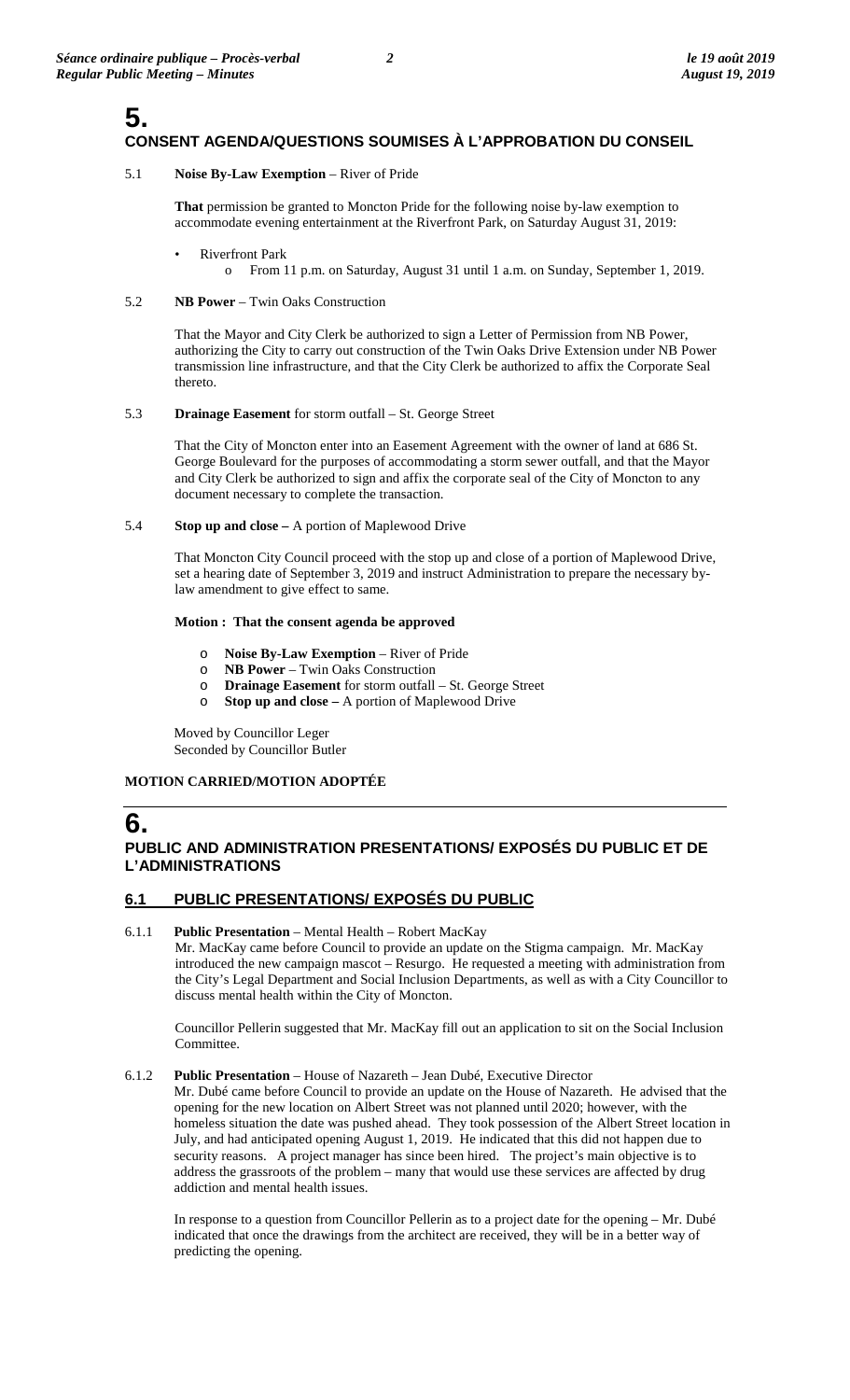In response to a question from Councillor Pellerin, Mr. Dubé advised that the shelter should be capable of housing 163, depending on the Fire Prevention Officer's ok. There are currently 45 residents living at the Clark St. location –Mr. Dubé indicated that many of these individuals are couch surfing or have a place to stay out of the cold.

Councillor Pellerin questioned should there be a plan b in case the shelter is not opened once it becomes colder? Once again, Mr. Dubé expressed his confidence that the center will be ready to receive clients before the cold weather.. He also advised Council that the current center on Clark Street may remain open as an assisted living home.

Councillor Léger also questioned the number of beds being suggested by Fire Prevention, Mr. Dubé was not able to provide an answer.

#### *Councillor Thériault entered the meeting at 4:37 p.m.*

Councillor Leger suggested that Fire Prevention be invited to the new center to determine the exact number of beds. In response to this, Mr. Dubé informed Council that Fire Prevention requires drawings prior to determining the number.

Councillor Lawrence questioned the number of employees at the shelter. Mr. Dubé indicated that there is a potential for 9 employees, perhaps more. Funding comes from their fundraisers, as well as the Provincial Government – Social Development. The operation budget is completed for the next 2- 3 year.

Mr. Dubé advised that the current shelter no longer has a night curfew, as well, residents are now allowed to remain later in the morning. This practice seems to be accepted and shows respect for the residents. Councillor Lawrence stressed the importance of working with the residents and businesses in the area of the new shelter.

Councillor Crossman questioned the future of the Clark Street location and Mr. Dubé indicated the options would be to either sell the property or repurpose the building (e.g. assisted living).

Councillor Crossman inquired as to their communication with other non-profits for assistance. Mr. Dubé indicated that currently with the on-going project, it is difficult to meet; however, once the project is completed, the plan is to meet once a month. Councillor Crossman asked that Mr. Dubé come before Council with updates on a regular basis.

In response to Councillor Turner's question, Mr. Dubé advised Council that currently the Clark Street location houses 45-50 residents. Councillor Turner reiterated the importance of the project.

Councillor Hicks questioned why the item for House of Nazareth was removed from the agenda. Mr. Landry informed Council the reason for the removal was that an official letter for funding was not received from the House of Nazareth administration and that without the signed letter, it was best to remove the item until a future date. In response, Mr. Dubé advised that the letter for support had not been vetted by the Board and once it has been approved by the Board it will be forwarded to the City.

Councillor Leger requested that administration provide the number of individuals who were using the Out of the Cold shelter last year on a nightly basis. He also requested that a presentation be provided by Fire Prevention as to what was done for the Out of the Cold shelter.

#### **Other Presentation/Autres présentations**

**Shane Myers –Starving Artist – Road Closures** – Mr. Myers came before Council to addressroad closures within the City. In particular, closures along Assomption Blvd. and the impact on the businesses in the area. He expressed his desire to see the City work with the businesses for longer closures, such as the one for the Congres Mondial Acadien currently going on. Businesses were only advised this morning that the closure would remain for another 5 days. Both Councillors Crossman and Léger requested that communication be provided to the Elected Officials by the end of workday August 20, 2019 on a solution to minimizing the loss of businesses along Assomption Blvd, during street closures.

#### **6.2 ADMINISTRATION PRESENTATIONS/EXPOSÉS DE L'ADMINISTRATION**

#### 6.2.1 **Presentation** –Gérald-Leblanc Park Concept Plan

Ms. Dallaire advised that the unveiling of the design for this project was done on August 16, 2019, as part of a joint event hosted with the CMA 2019 (Congrès mondial acadien) for the official opening of the City's Extrême frontière festival zone; a public presentation at this Council meeting is an appropriate way to recognize the work of all stakeholders involved, including those who responded to the survey launched in the spring, and whose comments served to improve the design.

Mr. Scott provided an overview of the plan for the park.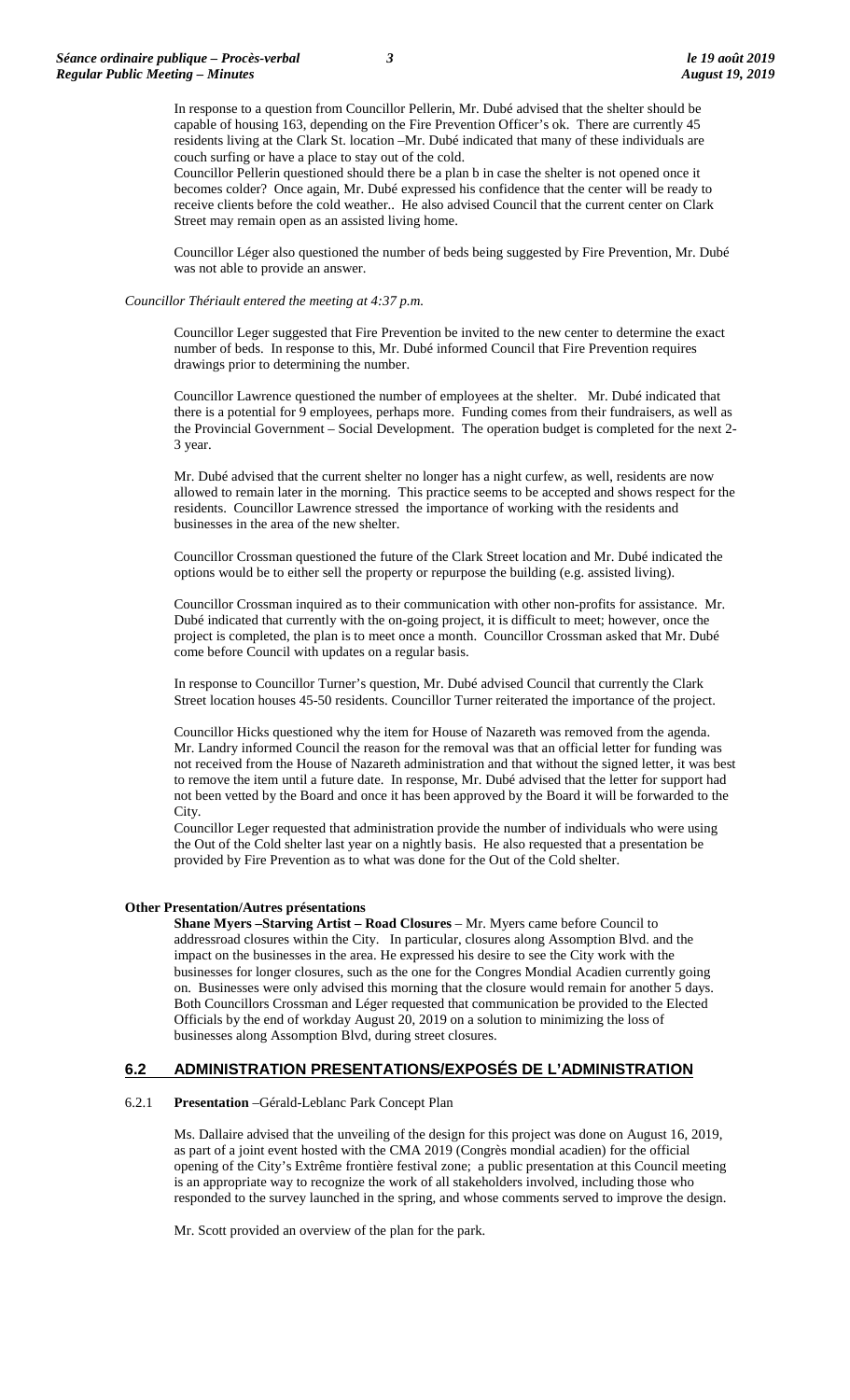6.2.2 **Presentation** – Accelerating Implementation of Renewable Energy Project – Quest – Elaine Aucoin and Rebecca Jons

Ms. Aucoin introduced the project.

Ms Jons advised that the project "Accelerating Implementation of Renewable Energy", is a 2 year project involving 5 cities, and funded by Federation of Canadian Municipalities. The objectives of the AI-RE project are:

- Identify and address common challenges to implementation, such as appropriate siting, earning community buy-in, partnering with utilities, and project financing;
- Boost municipal capacity and knowledge on renewable energy development; and,
- Create resources and tools that can be used by municipalities across the Country to accelerate the implementation of renewable energy, as well as a knowledge-sharing network for further capacity building.

The request to Council is as follows:

- Engage constituents / refer stakeholders / ID locations for public surveys
- Understand how process aligns with CC Action Plan
- Provide input on barriers/opportunities
- In-kind facilities provided by City for workshops

Renewable energy systems introduce landscape impacts and land-use tradeoffs that need to be identified and managed – think about solar panels covering what used to be an active farm; or wind turbines altering a natural view and introducing a new risk to local bird and bat populations; or agricultural fields growing crops that will be harvested for energy markets. Research has shown that local and participatory renewable energy planning processes reduce public tensions around renewable energy development by leading to more thoughtful and inclusive development decisions.

# **7. PLANNING MATTERS/ QUESTIONS D'URBANISME**

7.1 **Public Hearing** – 1220 Ryan Street – *No objections received*

Ms. Anderson advised Council that an application was received from JP LeBlanc, on behalf of Carol & Robert Horsman, land owners, to rezone land at 1220 Ryan Street from R2 (Two Unit Dwelling) Zone and RR1 (Rural Residential) Zone to P1 (Community Use) Zone to accommodate a daycare center with large playing fields and open space. The applicant is JP LeBlanc – she noted that the Mr. LeBlanc purchased the land; therefore, Mr. and Mrs. Horseman is no longer part of the rezoning.

At the July 15, 2019 Regular Public Meeting, Moncton City Council resolved that a public hearing be scheduled for the consideration of objections to the proposed Zoning By-law amendment Z-213.68. Mr. Budd advised that no objections had been received for this rezoning.

As per the requirements of the Community Planning Act, Council also referred the Zoning By-law amendment to the Planning Advisory Committee (PAC) for its written views. At the meeting dated July 24, 2019 the PAC considered the proposed amendment and recommended that Council proceed with the amendment process for By-law Z-213.68 subject to a conditional rezoning agreement including but not limited to the conditions noted in the recommendation below.

The developer, Mr. LeBlanc, indicated that the new daycare will accommodate a waiting list.

No objectors came forward.

#### *The Mayor declared the public hearing closed at 6:27 p.*m.

**That** Moncton City Council proceed with the Zoning By-law amendment subject to the following conditions:

- 1) That the fence on the south side be erected prior to construction work on the subject site to ensure the construction work does not negatively impact the adjacent residential neighbours;
- 2) That this rezoning approval shall expire within forty-eight (48) months of it coming into effect unless a development permit is obtained;
- 3) That as per Policy PA-1 (Plan Administration & Implementation), a Municipal Plan amendment is not required
- 4) All uses of land pursuant to this agreement shall conform with the provisions of the City of Moncton Zoning By-law, as amended from time to time, except as otherwise provided herein;
- 5) That nothing contained herein shall prohibit or in any way limit the Developer's right to apply for a variance pursuant to the provisions of the Community Planning Act;
- 6) The development shall be carried out in substantial conformance with the plans and drawings submitted as Schedule B; and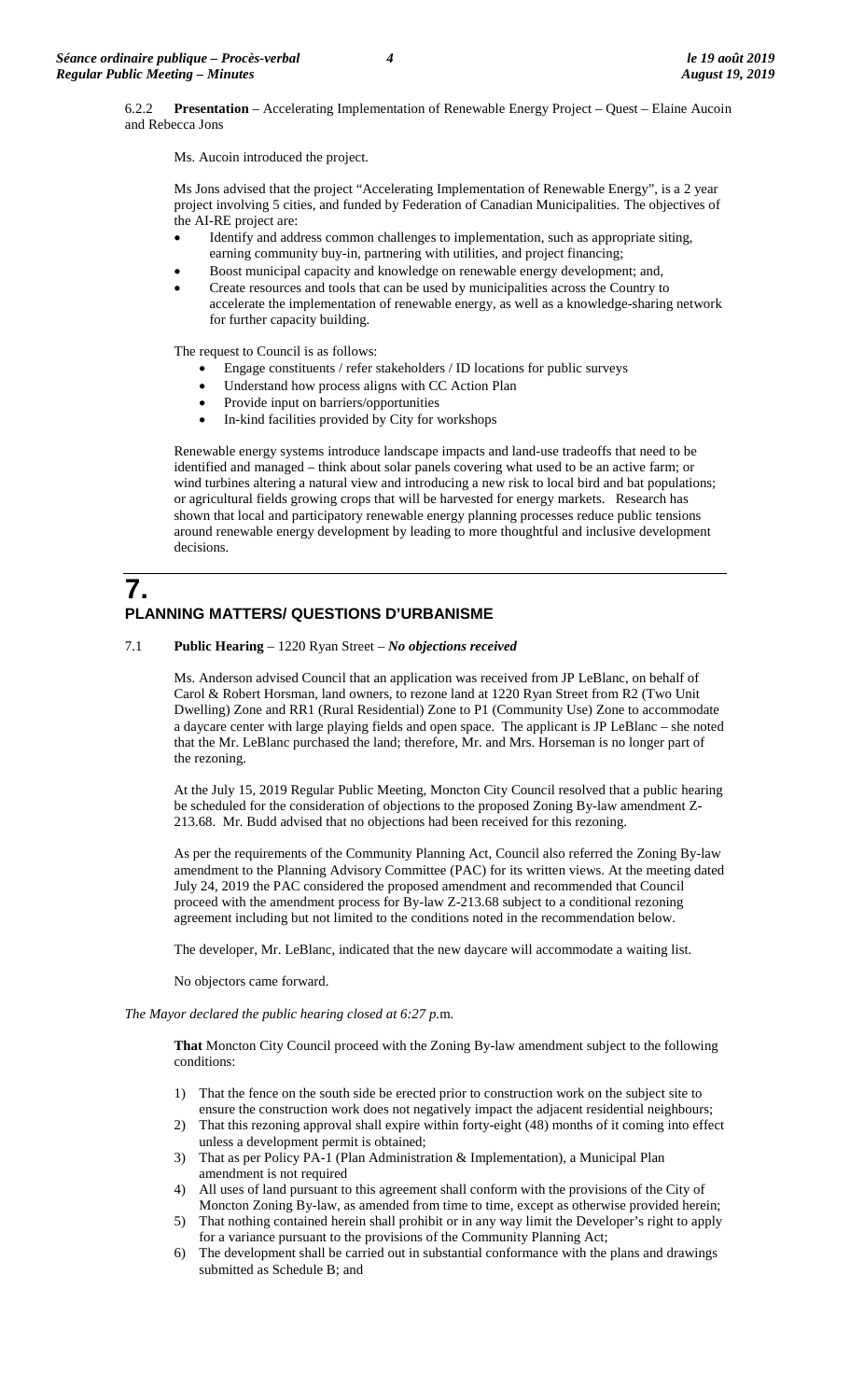7) That the \$1,000 security deposit required for a Conditional Rezoning Agreement and by-law registry fees, be paid prior to registration

Moved by: Councillor Butler Seconded by: Councillor Hicks

#### **MOTION CARRIED**

7.2 **Amending** Conditional Zoning – 11 Intercolonial Way

Administration has received an application from Jenny Lugar, WSP, on behalf of NBIMC Realty Corp. Lands managed by Fiera Properties, to amend an existing Conditional Zoning Agreement for 11 Intercolonial Way. The amendment will remove the timeline from a previously approved rezoning agreement that expired in July 2019. The tenant requests that that timeline be removed.

A public hearing has been scheduled for September 16, 2019, and the application will be referred to the PAC for their written views.

**Motion: That** Moncton City Council proceed with the amendment process for the Conditional Zoning Agreement and:

- 1) That a public hearing be set for September 16, 2019; and
- 2) That this amendment be referred to the Planning Advisory Committee for its written views; and

The recommended amendments should be as follows:

- 1) That no parking be located between Vaughan Harvey Boulevard and a main building;
- 2) That a fully integrated pedestrian network be design and built to link buildings within the site, provide access to the sidewalks along both frontages and provide access to the neighboring developments within the Business Park;
- 3) That, except for pedestrian connections, the existing berm and trees around the property be maintained and protected;
- 4) That all uses of land pursuant to this agreement shall conform with the provisions of the City of Moncton Zoning By-law, as amended from time to time, except as otherwise provided herein;
- 5) That nothing contained herein shall prohibit or in any way limit the Developer's right to apply for a variance pursuant to the provisions of the Community Planning Act.

Moved by: Deputy Mayor Boudreau Seconded by: Councillor Lawrence

#### **MOTION CARRIED**

7.3 **Subdivision Plan Approvals** – Elmwood Drive and Price Street Intersection Improvement

Mr. Locke informed Council that in 2018, Moncton Industrial Development (MID) Limited registered the new Caledonia South Business Park. One of the conditions of the traffic study included that Elmwood Drive and Price Street be widened to accommodate additional turning lanes/modifications, etc. Construction is intended to occur later in 2019. A total of six (6) Tentative Subdivision Plans designating several portions of Elmwood Drive (public).

The Planning Advisory Committee, at their meetings on June 26, 2019 and July 24, 2019 approved the following recommendation.

**That** Moncton City Council:

- Assent to the location of the parcels identified as Promenade Elmwood Drive (public) as shown on the following six (6) Tentative Subdivision Plans.
	- o Tentative Plan of Cordova Realty Subdivision
	- o Tentative Plan of Amending Henry Delahunt Subdivision
	- Tentative Plan of Amending Henry Delahunt Subdivision
	-
	- o Tentative Plan of Amending Florence Tidd Thomas Subdivision Tentative Plan of Amending Florence Tidd Thomas Subdivision
	- Tentative Plan of Moncton Industrial Development Limited Subdivision

Moved by: Councillor Crossman Seconded by: Councillor Thériault

#### **MOTION CARRIED**

#### 7.4 **Amendment Tentative Subdivision Plan** – Grove Hamlet

Mr. Locke advised Council that in 2017, City Council approved the overall Tentative Plan for Unit 16, Amending Grove Hamlet Subdivision. The Tentative Plan involved the layout of several new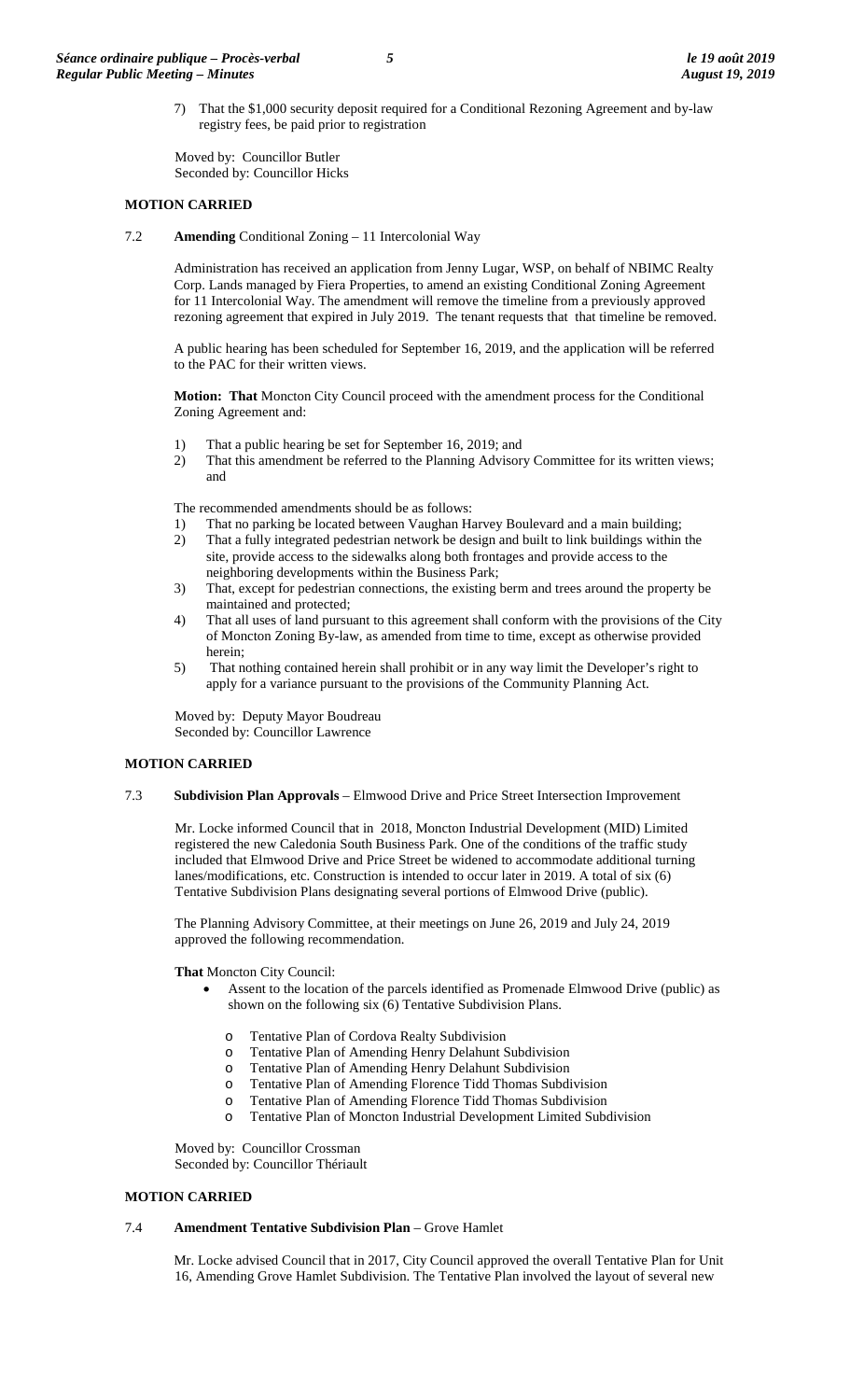public streets, Land for Public Purposes and future building lots (see Approved Tentative Plan (2017) attached).

In 2018, the developer registered Phase 1 of the subdivision being the extension of O'Neill Street and the creation of 12 new building lots. The developer since has constructed a mix of two, three and four unit buildings on the 12 lots.

The developer is presently in the design stages of Phase 2 and prior to proceeding is requesting a change to the location of the previously approved Land for Public Purposes.

That Moncton City Council:

Assent to the revised location of the four  $(4)$  - 10m wide parcels of Land for Public Purposes (walkway) as outlined in green on the Revised Tentative Plan of Am Unit 16, Grove Hamlet Subdivision.

Moved by: Deputy Mayor Boudreau Seconded by: Councillor Crossman

#### **MOTION CARRIED**

# **8. STATEMENTS BY MEMBERS OF COUNCIL/ EXPOSÉS DES MEMBRES DU CONSEIL**

**Pierre Boudreau** –congratulated the organizers of the CMA

*Greg Turner* – Reminded citizens of the CFL game this Sunday – Toronto Argonauts and Montreal Alouettes

*Paulette Thériault* – Participated at both Dieppe and Moncton Congres Mondial Acadien. Also attended the Réseau Francophone et Francophile conference held in Moncton during the Congres Mondial Acadien. She congratulated all involved in the planning and execution of these two events. Congratulated Mr. Johan Schitterer, on becoming the new Consulate of France for Moncton. Congratulated Edith Butler on receiving the 'insignes de Chevalier des Arts et des Lettres' award. Met with a former Monctonian, Dr. Brigitte Algee-Hewitt, Anthropologist and professor at Stanford University

*Blair Lawrence* –Spoke of the 15 aout 2019 celebration and how Acadians now feel as a nation.

*Charles Léger* – Spoke of the incident that happened in the City where an individual was assaulted and no one called 911. It is important to call 911 when an incident occurs.

*Bryan Butler* – Spoke of the documentation he forwarded regarding the situation on Robinson Street. He requested that administration look into the business on Robinson, and that the direction be that the patio go back to the 2007 status.

*Dawn Arnold* – Spoke of the events that have come to Moncton in the last month. She thanked all citizens that have made everyone welcome.

# **9.**

#### **REPORTS AND RECOMMENDATIONS FROM COMMITTEES AND PRIVATE MEETINGS/ RAPPORTS ET RECOMMANDATIONS DES COMITÉS ET RÉUNIONS À HUIS CLOS**

9.1 **Recommendation(s)** – Private Session – July 8, 2019

**That** Moncton City Council approve the disposition of 503 square meters of the unused portion of Maplewood Drive (PID#70250923) subject to a successful stop-up and close procedure, to Salisbury Commercial Investments Inc. for the sum of \$30,500.00, and that the Mayor and City Clerk be authorized to sign and affix the corporate seal of the City of Moncton to any documentation necessary to complete the transaction.

Moved by: Coucillor Turner Seconded by: Councillor Edgett

#### **MOTION CARRIED**

**Recommendation(s)** – Committee of the Whole – July 22, 2019

**That** Moncton City Council adopt the Levels of Service for the Magnetic Hill and Zoo.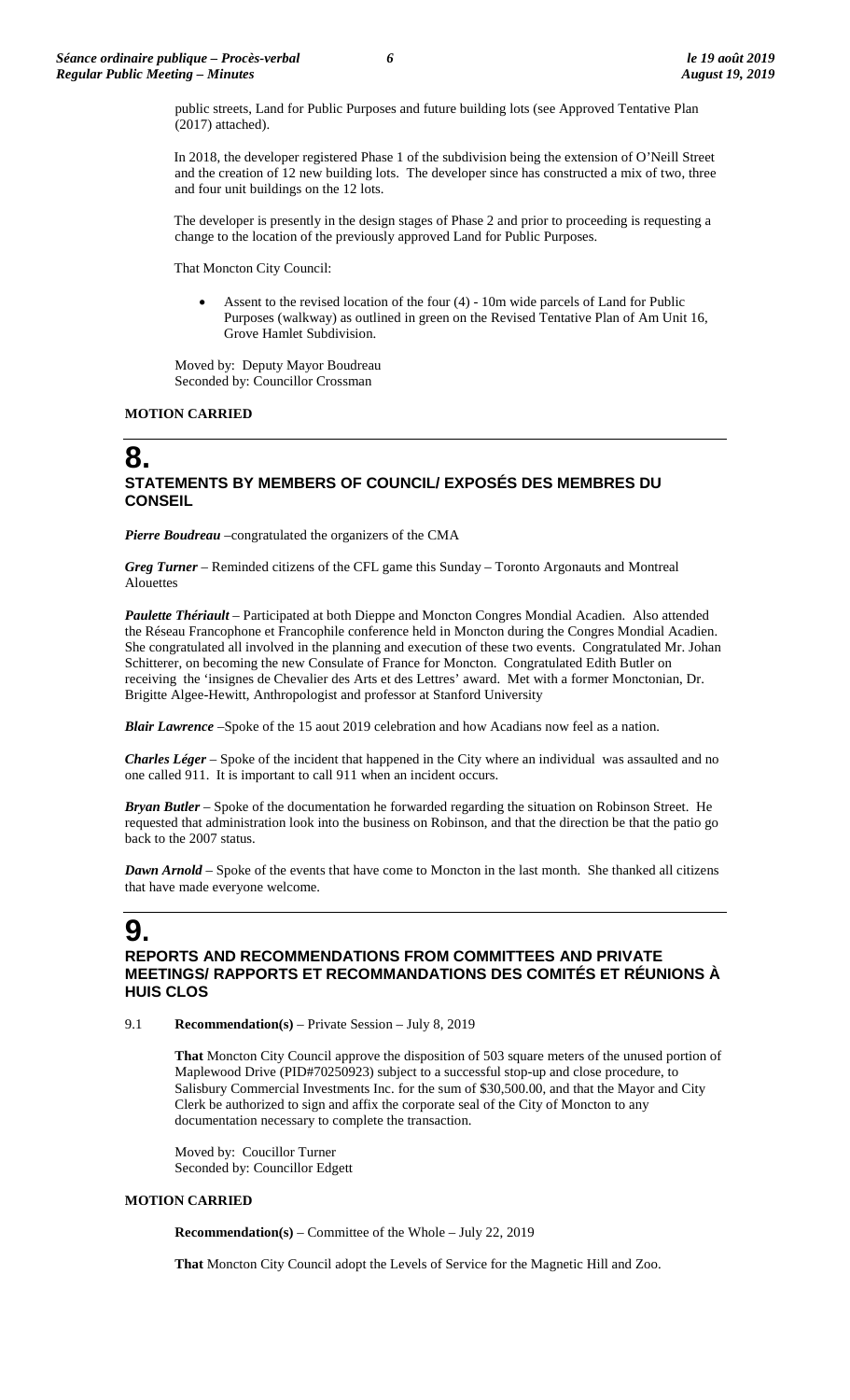Moved by: Councillor Edgett Seconded by: Councillor Turner

#### **MOTION CARRIED**

# **10. REPORTS FROM ADMINISTRATION/ RAPPORTS DE L'ADMINISTRATION**

#### 10.1 **Meter and MTU Replacement Program** – Estimation of Meter Readings

Ms. Taylor advised Council that the purpose of the presentation is to clarify expectations regarding back-billing of residential customers on estimated readings due to failed Meter Transmission Units (MTUs), and the impact of such decisions on the City of Moncton and utility rate-payers.

It was noted that at the June 17, 2019 Regular Public Council meeting, Council approved the following motion "Additional Replacements of Residential and Commercial Water Meters (Reference: Quotation #QP18-102)" for an additional 7000 units, with an amendment "That no back billing take place when installations of new residential meters occurs."

This has created a number of issues with the Water Utilities.

Water Utilities operates and bills under two important principles, namely:

- 1) In measuring water consumption, the reading on the meter face is "prima facie", and
- 2) The Water Utilities is a zero-net-budget public service and as such, its budget (revenues versus expenses) must balance to zero.

The Water Meter and MTU replacement program began in 2014. The goal for the program was to replace 18,000 meters and MTUs (1800 per year), encompassing all MTUs that had been installed prior to 2005. When a water meter and MTU are replaced and the MTU battery has failed, there is automatically a discrepancy between the meter (that is still functioning) and billing data (i.e. the remote reading location).

When that is the case, meter readings are automatically estimated. By-law P102 states that "In the event of disagreement, in the measurement of water consumption, between the meter and the remote reading location, the meter shall be prima facie evidence of the quantity of water consumed." As such, customers are billed for their actual consumption when water meters and MTUs are replaced.

Currently, there are two avenues available for customers dealing with large water consumption adjustments:

- Leak Relief Program This program involves a 'one time only' credit, available only to residential customers, set at a maximum of \$100, and the customer must provide proof that the leak was addressed.
- Payment Plan This program allows customers to negotiate an acceptable term of payment with Revenue, and includes those customers that have large bill adjustments, as well as those who are in arrears.

#### **Concerns and considerations:**

Administration understands from the discussion during the Council Meeting on June 17, 2019, that customers are to be billed based on estimated consumption per the billing software's calculated estimates (that is, to use the estimated reading in lieu of the prima facie reading), and that the day the meter and MTU are replaced, the City will not back-bill customers that were underestimated.

The amendment of June 17, 2019 creates concerns and inequities amongst ratepayers in many ways:

#### **Future rate increase**

The water utility operates as a not-for-profit entity, at a net-zero budget. Any operating loss in revenue would need to be recovered in the second following year through increases in water rates, which would impact all customers.

#### **Customers with credits**

There are customers whose actual consumption is less than what was being estimated. Using the estimated reading as the final read (in lieu of prime facie) means that these customers would not be provided a credit.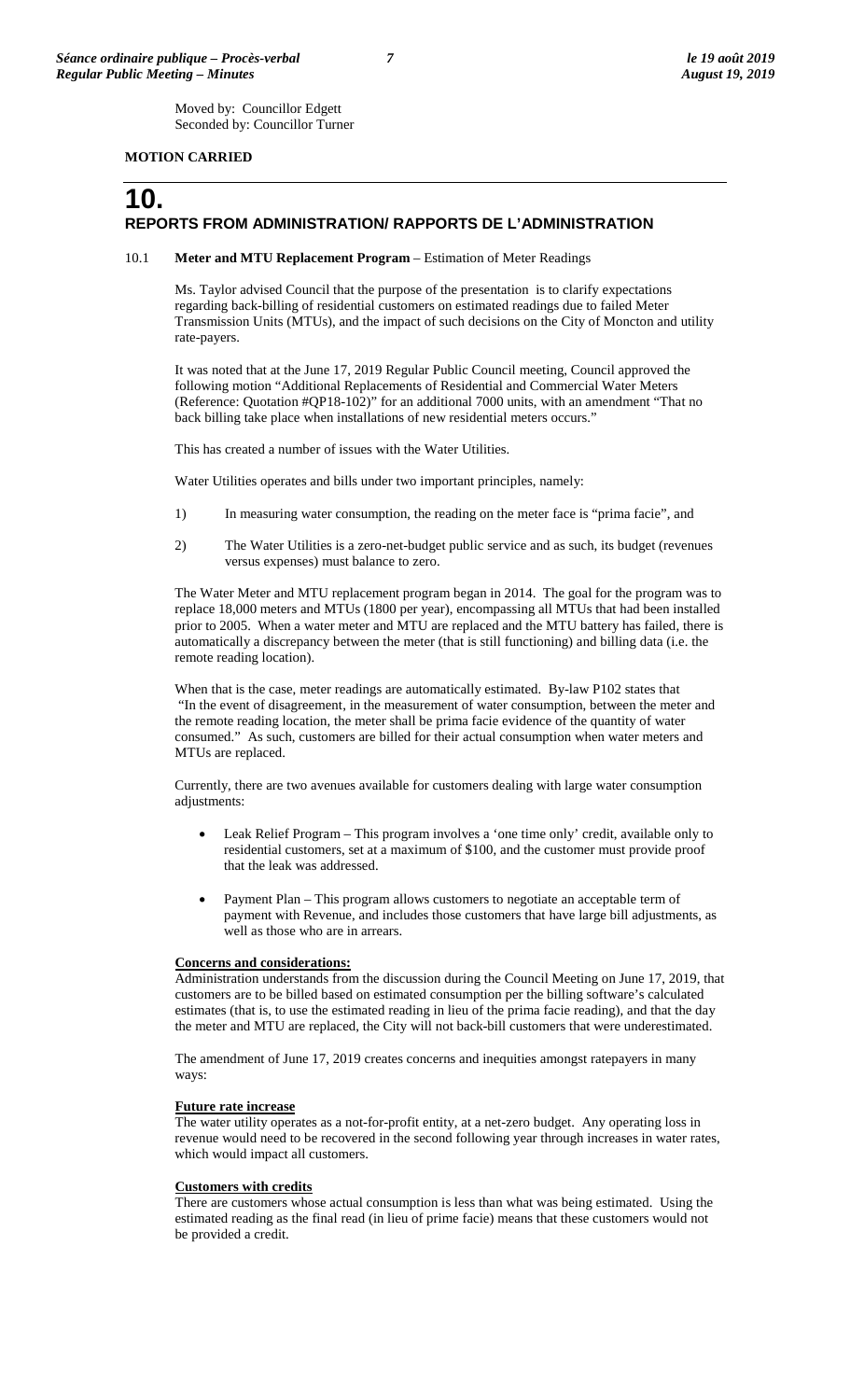#### **Historical large adjustments**

Since the replacement program began in 2014, there are customers who have already paid large adjustments. In the future, these same customers would be further frustrated as they will be subsidizing the customers that will not be back-billed for their actual consumption, as water rates will need to increase to compensate for the loss of revenue to the utility.

#### **Hard refusals**

There are customers considered to be 'hard refusals'. Since 2014, these 600+ customers have been asked a minimum of three times to make an appointment to have their meter and MTU replaced. These customers cost the Utility additional monies in requiring significantly more attempts to contact them to make an appointment, issuing shut-off notices.

#### **Self-reporting**

Over the past 9 months there have been many meter and MTU replacements appointments that have been made possible as a result of customers calling in/self-report process.

Those customers who have been complying with self-reporting are being treated inequitably to those that have not complied and subsequently experienced a large bill adjustment.

#### **Increase in consumption patterns**

Industry reports indicate that unmetered (flat rate) customers consume approximately 30% more water then metered customers. Billing based on actual metered water usage helps to create a culture of water conservation, e.g. you pay for what you use.

#### **Termination of no back-billing**

The goal for the Meter Replacement Program was to replace 18,000 meters and MTUs (1800 per year), encompassing all MTUs that been installed prior to 2005. In 2014, there were an additional 5000 meters and MTUs that did not require immediate replacement, as they were comparatively new. The plan was to replace these units once the first 18,000 were completed. The future rate of replacement will be at about 500 units per year, which is expected to be manageable .

#### **Property closings**

If an MTU has failed and the property has recently sold, the estimated readings for the new owner will be zero, as there are no previous readings for the new customer. A true-up would occur following the replacement of the water meter and MTU. Due to the short notice of the property closings, it is rarely possible to accommodate an immediate replacement of the water meter and MTU. It is inequitable that these customers would not pay for any consumption until such time as the meter/MTU can be replaced.

#### **Administrative effort and additional costs to administer the amendment**

- The process for meter replacements and billing is currently automated. Council's recommendation of not back-billing would require manual intervention for approximately 7,000 water meter and MTU replacements.
- The manual process takes approximately 15 minutes per invoice adjustment;
- The total cost to administer this amendment is a minimum of \$62,500, as the workload cannot be absorbed with existing staff.
- The total cost to administer this amendment would amount to \$62,500 at a minimum (using Casuals), and the cost would increase if permanent employees would perform this work using overtime.
- This extra cost is unbudgeted, and will impact the Utility Fund. All ratepayers, via future increases in water rates, will be required to recover the costs.

**That** Council rescind its previous amended decision of June 17, 2019 only with respect to the amendment "That no back billing take place when installations of new residential meters occurs.", and that as per existing programs, customers that experience adjustments may contact the City of Moncton to arrange an acceptable payment plan and apply for the Leak Relief Rebate, when applicable.

Moved by: Councillor Butler Seconded by: Councillor Turner

#### **MOTION CARRIED**

#### 10.2 **Request for Proposal RFP19-055** – Disability Claims Management Services

**That** Request for Proposal #RFP19-055 for the provision of Disability Claims Management Services be awarded to the highest-scoring Proponent, being Dallas Mercer Consulting Inc., in accordance with the hourly rates and unit prices submitted by the Proponent, for a Total Estimated Contract Value (over a five (5) year term) of \$284,280.00, including H.S.T. @ 15%, and that the Mayor and City Clerk be authorized to sign all necessary documents and to affix the corporate seal thereto.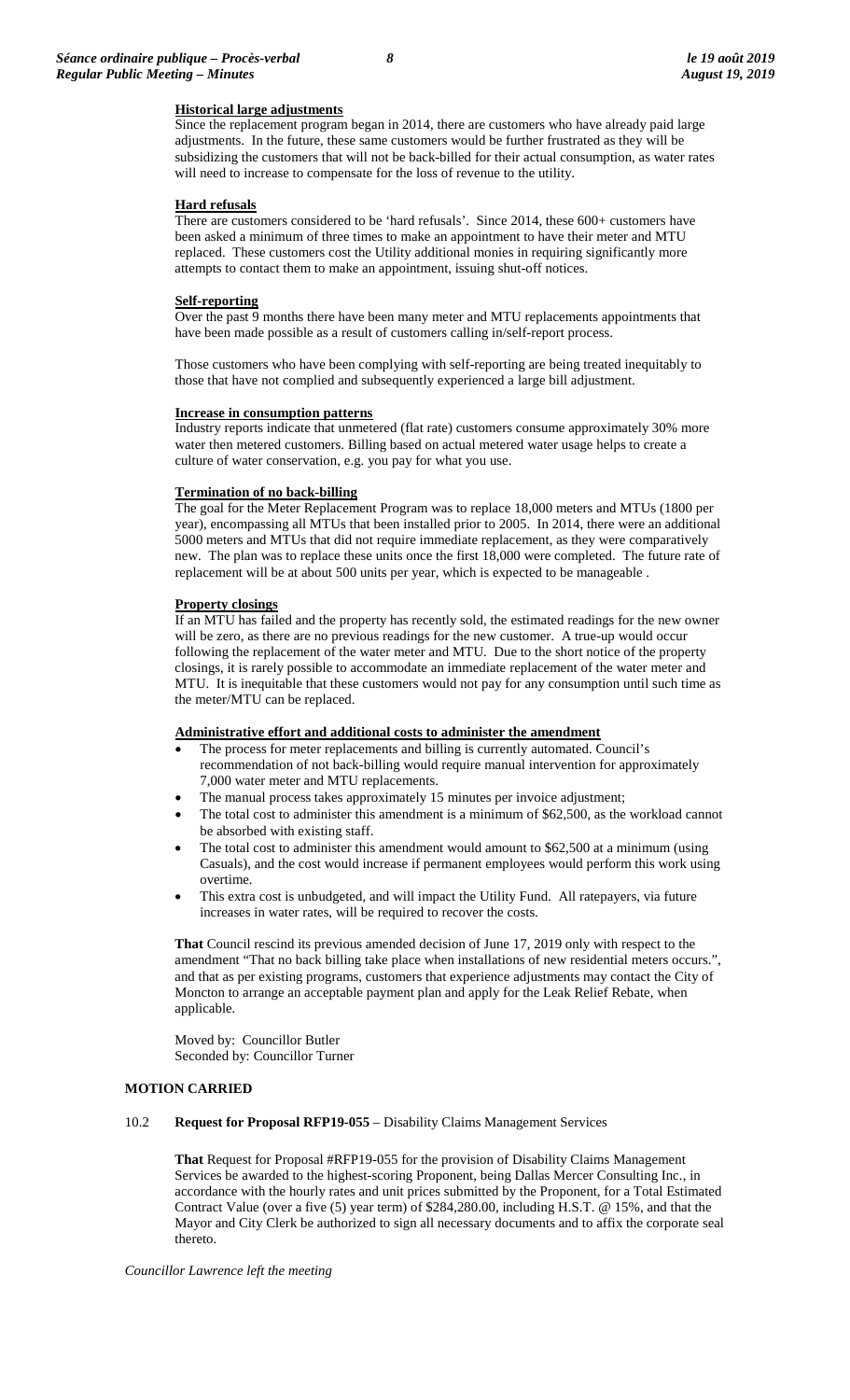Moved by: Councillor Turner Seconded by: Councillor Leger

#### **MOTION CARRIED**

10.3 **Quotation QP19-074** – Supply and Delivery of Grates and Frames

**That** Quotation# QP19-074 – Supply and Delivery of Grates and Frames be awarded for a twelve (12) month period to the lowest Bidder meeting all Terms and Conditions, Specifications and Requirements, being IMP Group Ltd. (Castings Division), in accordance with the Unit Bid Prices quoted for all items identified in Sections A and B of the Quotation, representing a Total Annual Estimated Contract Value of \$53,225.45, including H.S.T. @ 15%, with options to extend the agreement for up to three (3) additional twelve (12) month periods, if it is deemed to be in the City's best interest to do so.

Moved by: Councillor Leger Seconded by: Councillor Tuner

Councillor Leger requested that administration explore the possibility of adding an art/decal on the manhole covers.

#### **MOTION CARRIED**

*Councillor Lawrence returned to the meeting*

#### 10.4 **Quotation QP19-098** – School Crossing Guard Services

**That** City of Moncton Quotation #QP19-098 for the provision of School Crossing Guard Services be awarded to the lowest Bidder meeting all Terms and Conditions, Specifications, and Requirements, being Neptune Security Services Inc., in accordance with the fixed hourly rates submitted in the Vendor's bid submission, representing a Total Estimated Three (3) Year Contract Value of \$1,235,617.50, including H.S.T. @ 15%.

Moved by: Deputy Mayor Boudreau Seconded by: Councillor Crossman

In response to a question from Councillor Hicks, Mr. Richard and Ms. Carter advised Council that the reason for going back to the market was based on some tightening of the wording of quotation.

Councillor Hicks indicated that he cannot support the motion due to the fact that he feels that Council has not received the proper documentation to ensure the safety of the children.

Councillor Pellerin will not support the motion based on the inability to ensure the safety of the children.

#### **MOTION CARRIED**

*Nay: Councillor Pellerin Councillor Hicks*

#### 10.5 **Tender TCS19-087** – Life Cycle Replacement Work – Brandon Street Fire Station

**That** Tender #TCS19-087 – Life Cycle Replacement Work for the Brandon Street Fire Station be awarded to the lowest Bidder meeting the Terms and Conditions, and Specifications, being Flagship Construction Ltd., for the Total Tendered Price of \$549,826.50, including H.S.T. @ 15%.

It is also recommended that a seven percent (7%) Contingency Allowance in the amount of \$38,487.86, including H.S.T. @ 15% be established for this project to address any unforeseen / unknown site conditions which may result in additional work being required.

Moved by: Councillor Leger Seconded by: Councillor Turner

#### **MOTION CARRIED**

10.6 **Tender TC19-096** – Five (5) Latest Wheel Loaders

**That** Tender #TC19-096 for the purchase of Five (5) Latest Model Rubber Tire Wheel Loaders, be awarded to the lowest bidder meeting the Specifications, being Strongco Ltd., for the Total Tendered Price of \$1,968,397.36, which includes the purchase of 13 ft. reversible front plows (without tripping edges), and 10 ft. all hydraulic wing assemblies, H.S.T. @ 15% and licensing fees.

Furthermore, it is recommended that Moncton City Council authorize the release of funds from the General Capital Reserve Fund for this purchase in the amount of \$1,808,958.24. This amount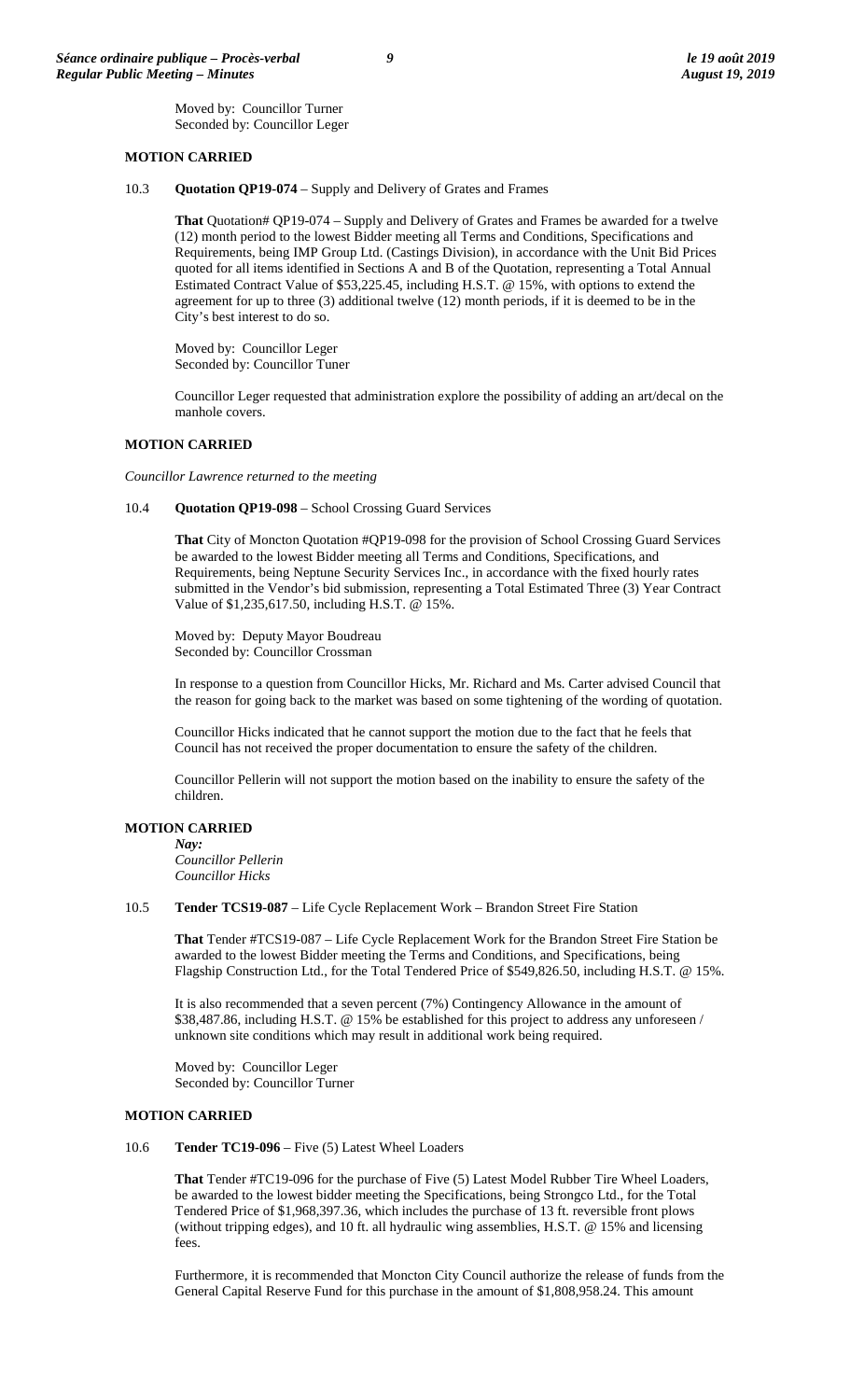includes the Total Tendered Price, less H.S.T. rebate, plus an estimated accessories cost (see attached list) of \$23,900.00 (including Taxes less HST rebate).

Moved by: Councillor Leger Seconded by: Deputy Mayor Boudreau

#### **MOTION CARRIED**

# **11.**

### **READING OF BY-LAWS/ LECTURE D'ARRÊTÉS MUNICIPAUX**

*Pursuant to Section 15.3(a) ii (A&B) of the Local Governance Act the following by-laws were posted on the City of Moncton Internet site for the required time period specified in the Act. The by-laws receive second and third readings by title only.*

11.1 **A By Law** In Amendment of the City of Moncton Zoning By-Law, being By-Law Z-213.68 – *Second and Third Readings*

**Motion:** I would move that 2<sup>nd</sup> Reading be given to By-Law Z-213.68.

Moved by : Councillor Leger Seconded by : Councillor Edgett

#### **MOTION CARRIED**

*The City Clerk gave second reading to By-law Z-213.68*

**Motion:** I would move that 3<sup>rd</sup> reading be given and that by-law Z-213.68 be ordained and passed and the Mayor and City Clerk be authorized to affix the corporate seal thereto.

Moved by : Councillor Leger Seconded by : Councillor Edgett

#### **MOTION CARRIED**

*The City Clerk gave third reading to By-law Z-213.68*

# **12.**

# **NOTICES OF MOTIONS AND RESOLUTIONS/ AVIS DE MOTIONS ET RÉSOLUTIONS**

# **13. APPOINTMENTS TO COMMITTEES/ NOMINATIONS À DES COMITÉS**

**Motion : That** the following appointment be approved :

• Charles MacDougall – Poverty & Social Inclusion Committee

Moved by: Councillor Leger Seconded by: Councillor Crossman

#### **MOTION CARRIED**

# **14. ADJOURNMENT/ CLÔTURE DE LA SÉANCE**

**Motion : That** the meeting **be adjourned.**

Moved by: Deputy Mayor Boudreau